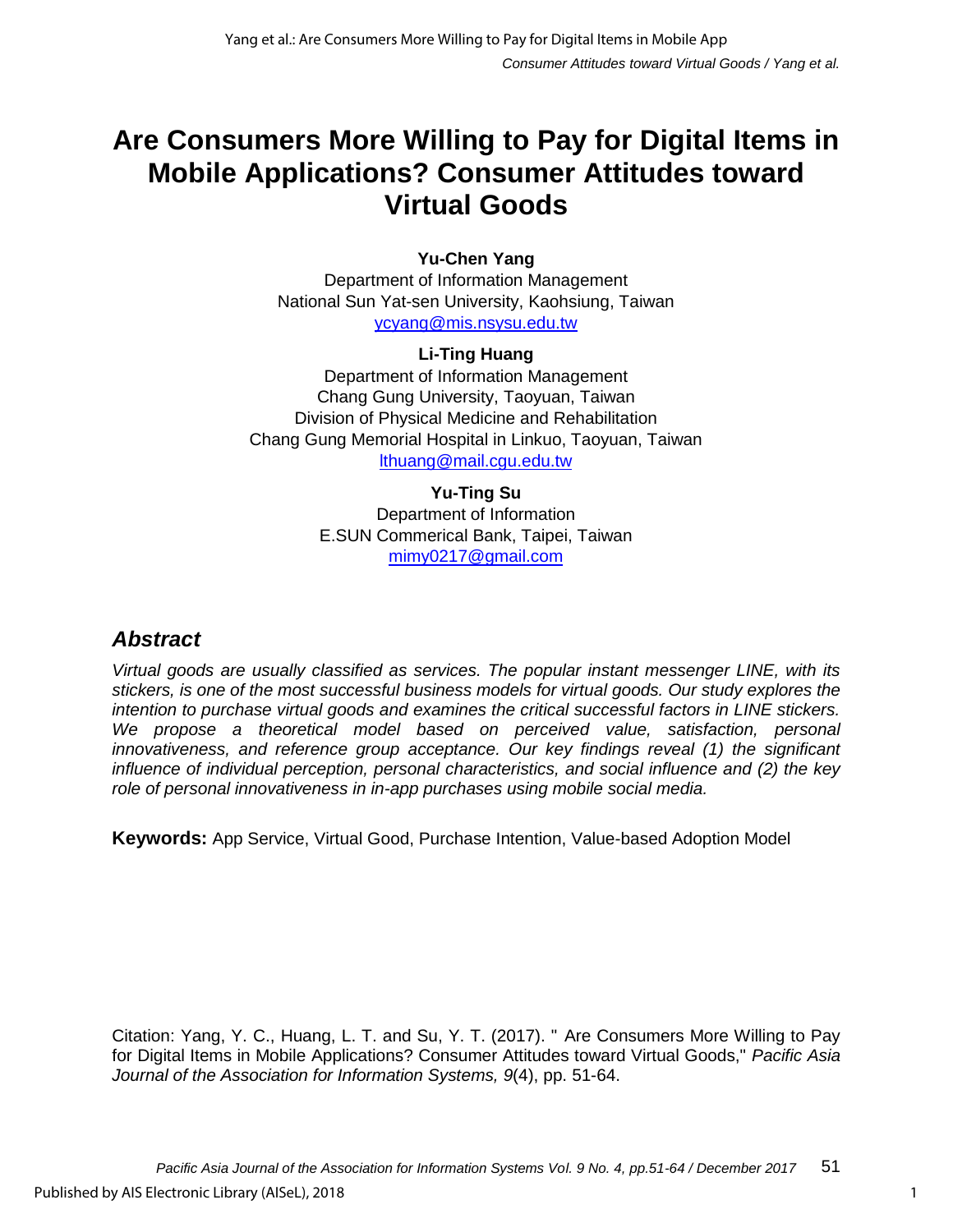### **Introduction**

Virtual goods are usually classified as services and intangible objects. Consumers purchase virtual goods for use in online games or online communities. Virtual goods include digital gifts, virtual money, and digital weapons for online game players. Virtual goods can be reproduced and distributed with almost zero cost and are immediately available to consumers via online channels. With the rapid development of the Internet, virtual goods have become widely used in social software and present new opportunities for electronic commerce (Lehdonvirta, 2009).

Virtual goods business models fall into the following categories: subscription, retailing, and freemium (Alvarez, 2012; Koeder & Tanaka, 2017). In the subscription business model, consumers pay a subscription fee to gain the right to access the service; for example, online gamers pay a predetermined fee for monthly access to games. The retailing business model allows firms to sell virtual goods via either an online or physical channel. Consumers can purchase access codes via official websites, apps, or physical stores and use them to access virtual goods. For example, Tencent Holdings Limited is one of the largest web portals in China and is best-known for its instant messenger application Tencent QQ. Tencent sells an online currency, Q coins, which consumers purchase to pay for Tencent's services and virtual goods. Q coins are obtained by purchasing a prepaid card via either a mobile service or a thirdparty payment service such as PayPal. Finally, freemium is a business model in which a basic product or service is offered free of charge, but its consumers are charged for a premium version or for virtual goods. The instant messenger LINE is offered for free for instant communication such as texts, images, video, and audio as well as for free VoIP calls and video conferencing. LINE stickers are the most significant feature of the service. Consumers can download free stickers for

use in their instant communications and to pay for more personalized ones.

Among these three business models, freemium is reported to be the most profitable and most effective for companies selling virtual goods (App Annie, 2015). Freemium services represent a mobile app revenue-generating juggernaut, having increased their revenue 211% from 2012 to 2013. Moreover, 83% of the top 1,000 apps on the iOS App Store and the top 1,000 apps on Google Play are using the freemium business model. Freemium services comprised 92% of total mobile app revenue across both stores in 2013. The freemium business model is not only widely used in gaming but has rapidly expanded into non-game mobile apps such as messaging and music. LINE leads the revenue ranking for such non-game apps. The virtual goods LINE offers, its stickers, have two special features. First, both free and paid stickers are available to consumers, but people are still willing to pay for stickers even though they are able to choose free ones. Second, consumers are allowed to create and sell their own stickers through the LINE Creators Market. More than 100,000 packs of stickers have been available on this market since it opened in May 2014. The average revenue of the top 10 stickers has reached 36.8 million Japanese yen. Some companies have even created free stickers as gifts for consumers to promote their products or brands. Due to these features, LINE stickers have contributed to the huge increase in LINE revenue and are generating a unique LINE sticker economy.

The case of LINE stickers appears to be the most successful among the business models for virtual goods. The popularity of stickers is driving huge profits along with innovative marketing techniques. Consumers can obtain stickers via either free downloads or online payments. Many consumers are willing to pay for LINE stickers even though they can download some stickers for free. This study explores the factors that influence consumers to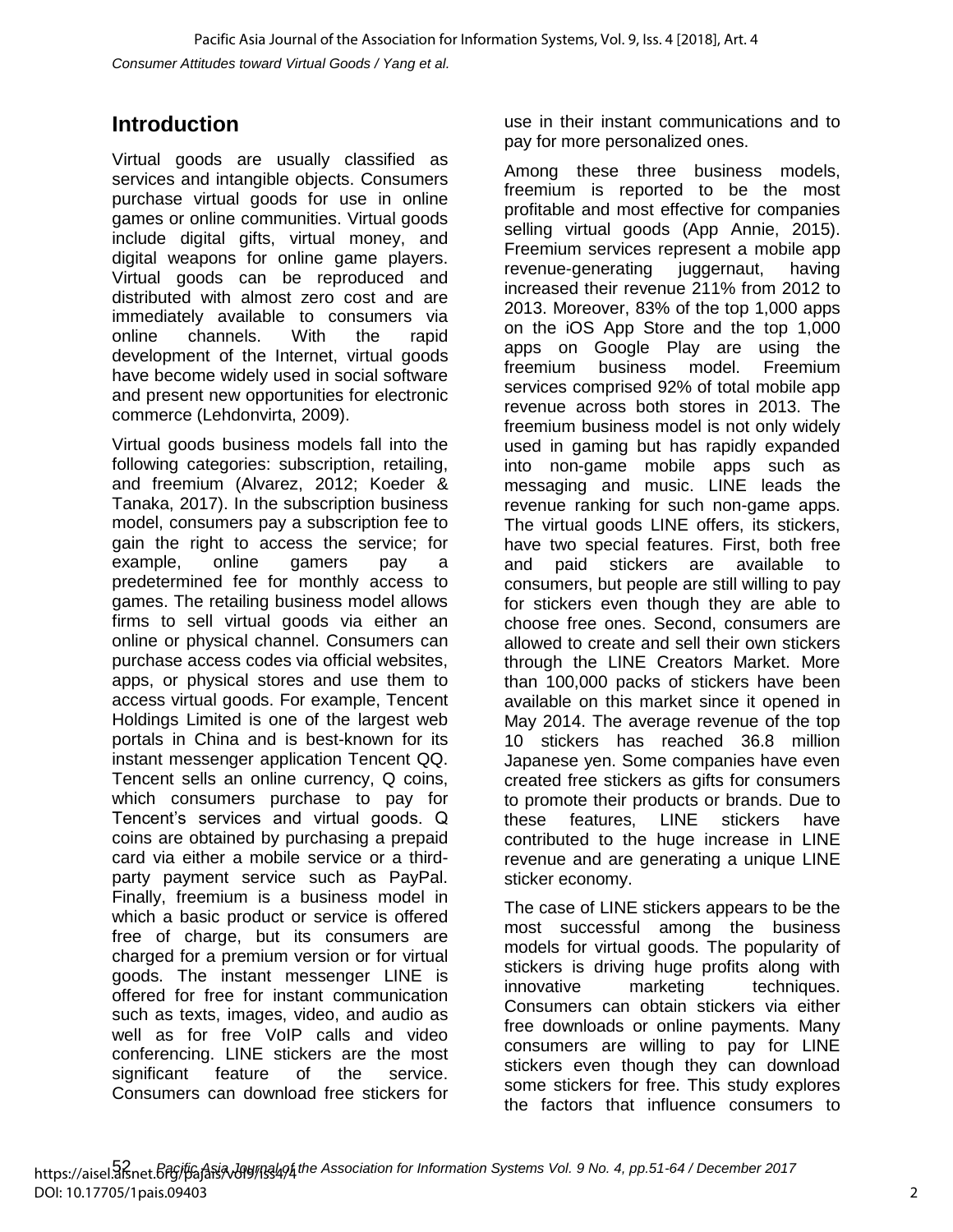purchase LINE stickers even through some stickers are available for free. The remainder of this paper is organized as follows. Section 2 reviews the relevant literature and outlines the study's empirical model. Section 3 addresses our key research question and investigates consumer intention to purchase virtual goods. Section 4 concludes the paper by summarizing the managerial insights of our analyses and providing possible directions for future study.

### **Relevant Literature and Hypothesis Development**

We explore the intention to purchase virtual goods by, first, introducing the concept of "virtual purchase" and summarizing the research on it. Our research framework is based on the Value-based Adoption Model (VAM; Kim et al., 2007) and incorporates related studies, such as work on purchase satisfaction, reference group acceptance, and personal innovativeness. The conceptual framework of this study is illustrated in Figure 1.



### *Virtual Purchase Behavior*

Hamari (2017) investigates purchase behavior for virtual goods in three different types of free-to-play games. The study finds that (1) enjoyment of the game reduces the willingness to buy virtual goods while increasing the willingness to play more of the game; and (2) attitude to virtual goods and beliefs about peer attitudes strongly increase the willingness to purchase virtual goods. Jung and Pawlowski (2014) explore consumer goals for virtual consumption and develop a virtual liminoid theory to explain the transitions between users' real-world and virtual identities and virtual consumption as a transition catalyst. Animesh et al. (2011) explore the impacts of

technological and spatial environments on intention to purchase virtual products.

According to Jung and Pawlowski (2014), virtual worlds can be categorized into gaming and social virtual worlds (SVWs). Bray and Konsynski (2007) show that SVWs have altered many features of human life, such as education, business, social events, corporate meetings, social networking, and e-commerce. The research suggests that information is the main factor in ecommerce purchase behavior (Wolfinbarger and Gilly, 2001); customers need to be satisfied with the available information concerning their online purchases (Park and Kim, 2003). Lehdonvirta (2009) divides the purchase drivers for virtual items into three conceptual categories: (a) functional, (b)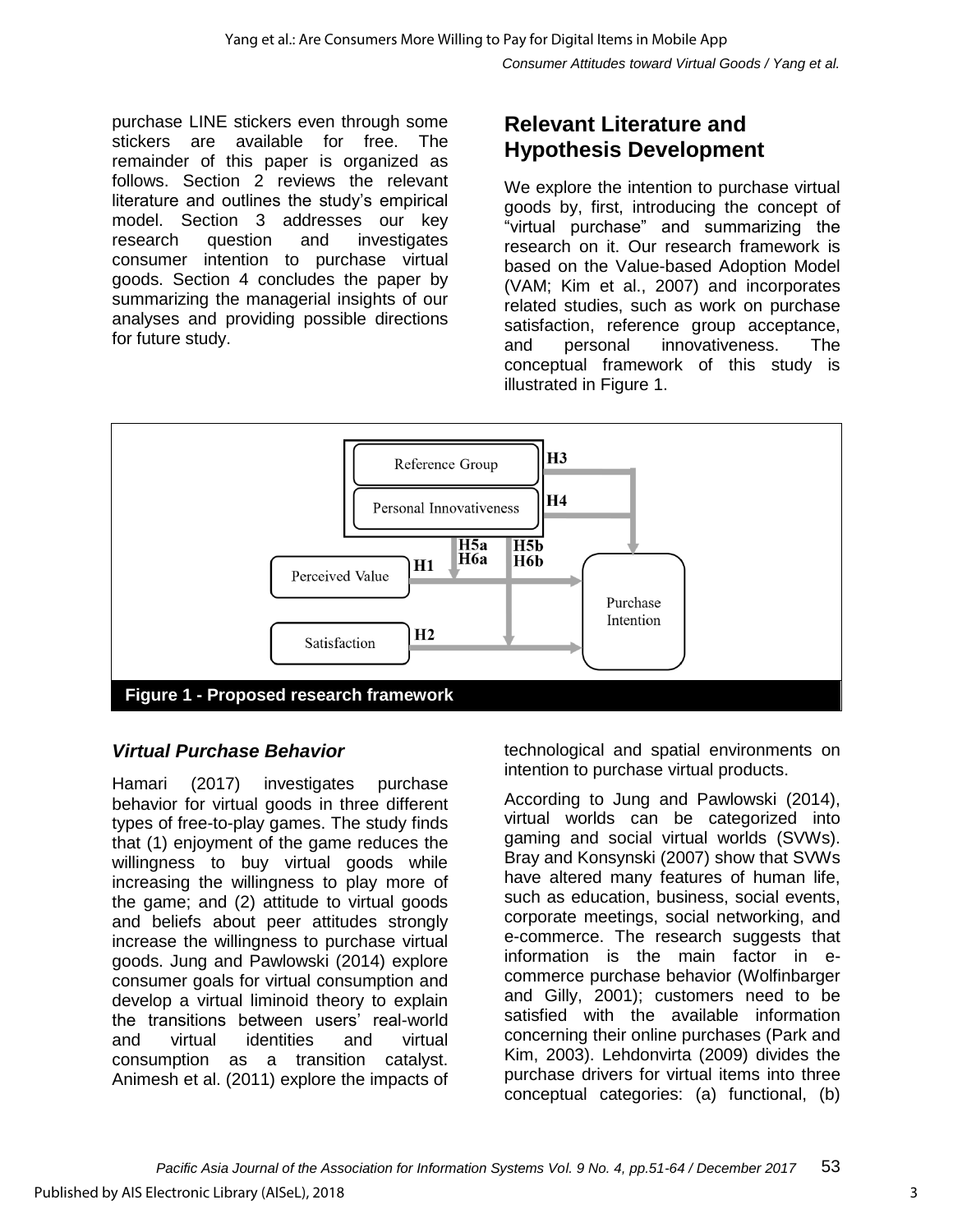hedonic, and (c) social. Animesh et al. (2011) categorize consumers' virtual goods purchase behaviors in virtual worlds into two key dimensions: technology and spatial.

### *Perceived Value and Value-based Adoption Model (VAM)*

Perceived value is defined as "the consumer's overall assessment of the utility of a product based on perceptions of what is received and what is given" (Zeithaml, 1988). Consumers have varying perceptions of the value of products and services. For example, some may prefer high-quality products/services, while some may prefer high volumes (Zeithaml, 1988). Viewing value as the balance achieved between standard and cost is too facile (Bolton and Drew, 1991). Value is more independent and distinctive than quality and is therefore a higher-level concept (Zeithaml, 1988). Sweeney and Soutar (2001) divide perceived value into four dimensions: sentimental, collective, standard/ performance, and cost/worth. In an online environment, perceived value is a mediating variable in the relationship between online trust and purchase intention (Chong et al., 2003). Kim et al. (2007) propose the VAM by integrating the Technology Adoption Model (TAM) with the perceived value literature and empirically test the proposed model in subsequent studies. For example, Kim et al. (2012) examine the intention to purchase digital items based on the theory of self-presentation, while the analysis in Kim et al. (2011) is based on customer value theory. Their findings show that emotional and social factors are two key drivers of the intention to purchase digital goods in social networking communities. From the value-maximization perspective, the VAM model has also been utilized to examine Korean consumers' Software as a Service (SaaS) adoption (Kwon and Seo, 2013). Considering the relationship between perceived value and purchase intention, we derive the following hypothesis:

H1. *Perceived value is positively associated with purchase intention.*

### *Satisfaction*

Customer satisfaction is a marketing term that emphasizes delivering satisfaction to consumers and obtaining profits in return. It is used to measure how a company's products and services fulfill or exceed customer expectation. Customer satisfaction research developed as a distinct area of marketing theory in the 1970s (Oliver, 1980; Churchill and Surprenant, 1982). The model of Oliver (1980), integrated with familiar disconfirmation theory, is the most influential customer satisfaction model. According to Oliver (1980), consumers compare a product with their expectations about product performance to judge their satisfaction level. He finds that disconfirmation is positively related to consumer satisfaction. Verhagen et al. (2011) explore virtual item satisfaction and address two intrinsic (escapism and entertainment) and two extrinsic (economic value and ease of use) experiential values. Following the insights in Oliver (1980), essential for business in today's marketplace, and the work of Verhagen et al. (2011) on virtual worlds, the following hypothesis is proposed.

H2. *Satisfaction is positively associated with purchase intention.*

### *Reference Group Acceptance*

The original definition of "reference group" occurs in Turner (1956): "a reference group may mean a group with which one compares himself in making a selfjudgement." The term "reference group" is usually used to explain how social groups influence individual values, attitudes, and behavior (Blackwell et al., 2001). The literature explores the effect on purchase intention of reference groups. Kotler (1994) indicates that the reference group is a key factor influencing consumers' purchase decisions. Hoonsopon and Puriwat (2016) examine the roles of reference groups (private and public) on the purchase intentions of several types of shoppers. They find that a reference group (especially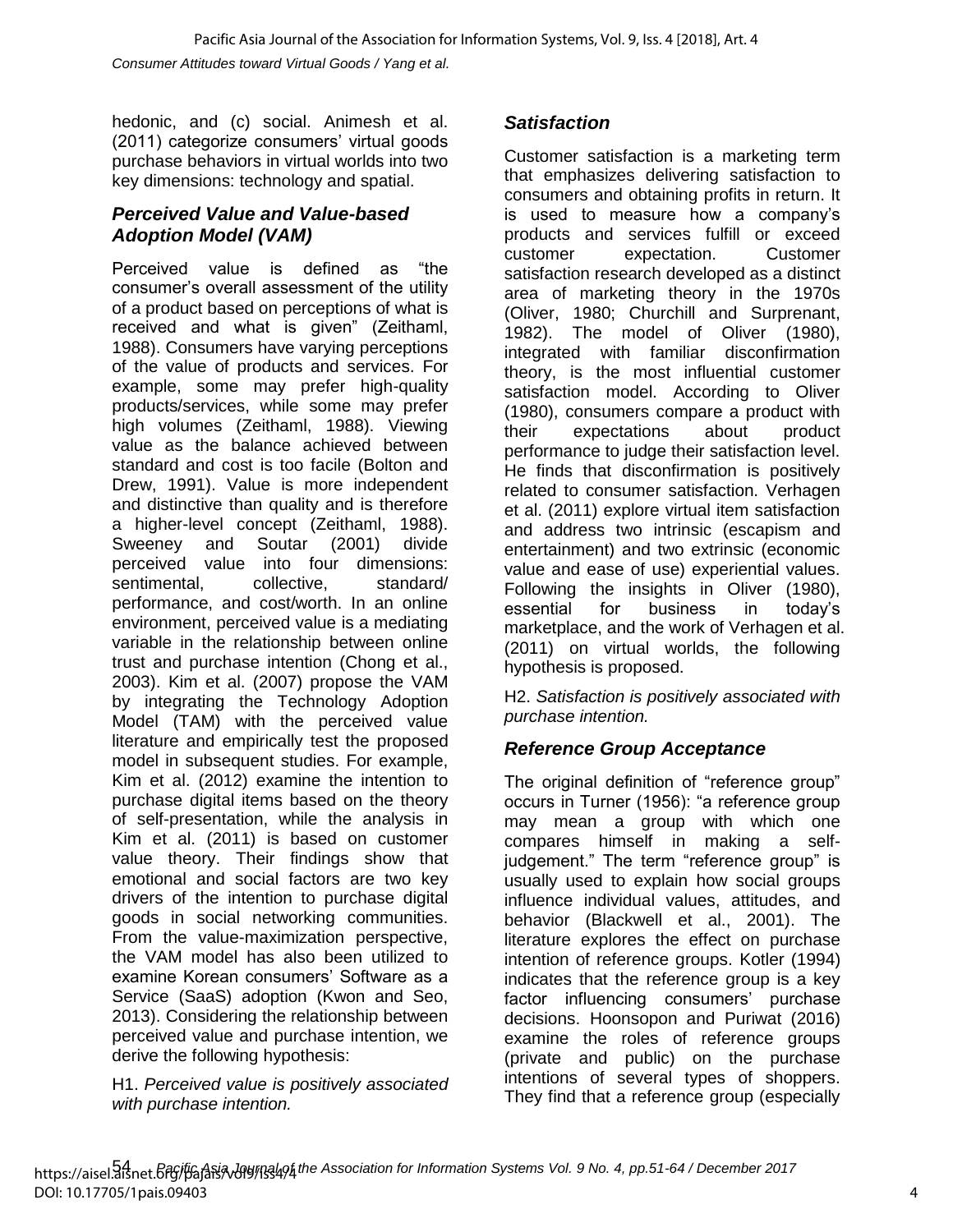a private one) impacts the purchase intention of utilitarian buyers. Therefore, we propose the following:

H3. *Reference group acceptance is positively associated with purchase intention.*

#### *Personal Innovativeness*

Personal innovativeness usually refers to the belief that an individual is open to new IT. The concept of personal innovativeness was introduced in an IS context by Agarwal and Prasad (1998), who describe personal innovativeness as the inclination to adopt an innovation. Their findings show that personal innovativeness moderates the relationship between perceptions of a new IT and intentions to use it.

Personal innovativeness affects human behavior from the psychological perspective (Lu, 2014). Jackson et al. (2013) classify personal innovations into five types: (a) relative advantage, the extent to which the new, innovative practice is better than the former practice; (b) compatibility, the extent to which adopting the innovation is appropriate for the individual; (c) complexity, the extent to which the innovation is recognize as being difficult to utilize; (d) observability, the extent to which the outcomes of the innovation are noticeable to others; and (e) trialability, the extent to which the innovation can be assessed before the consumer selects or dismisses it. Personal innovativeness has been found to be the strongest predictor of webcasting adoption (Lin, 2006). Parveen and Sulaiman (2008) show that personal innovativeness has a positive impact on intention to use wireless Internet on mobile devices. Since LINE is a mobile app, the following hypothesis is proposed:

H4. *Personal innovativeness is positively associated with purchase intention.*

#### *Moderating Roles of Reference Group and Personal Innovativeness*

Lin and Chen (2006) report that the relationship between perceived value and intention may become stronger with a high level of reference group acceptance and weaker with a low level. Blackwell et al. (2001) indicate that every person and group significantly influence an individual's purchase decisions and buying behavior. Although consumers may initially perceive that the value of LINE stickers may not be high enough or are not satisfied with them, they may still end up purchasing them due to the influence of their reference group. Yi et al. (2006) show that high individual innovativeness may strengthen the reference group's influence on behavior intention. Individuals with high personal innovativeness have been found to have traits that increase their likelihood of purchasing LINE stickers even if their perceived value or satisfaction is poor. For the above reasons, we propose the following:

H5a. *Higher reference group acceptance can strengthen the relationship between perceived value and purchase intention.*

H5b. *Higher reference group acceptance can strengthen the relationship between satisfaction and purchase intention.*

H6a. *Higher personal innovativeness can strengthen the relationship between perceived value and purchase intention.*

H6b. *Higher personal innovativeness can strengthen the relationship between satisfaction and purchase intention.*

### **Research Methods and Results**

### *Data Collection and Sampling*

This study explores consumers' purchase intention for LINE stickers. Most LINE sticker users are in their 20s. Therefore, we collect data from PTT and Facebook between May 13, 2015 and May 27, 2015.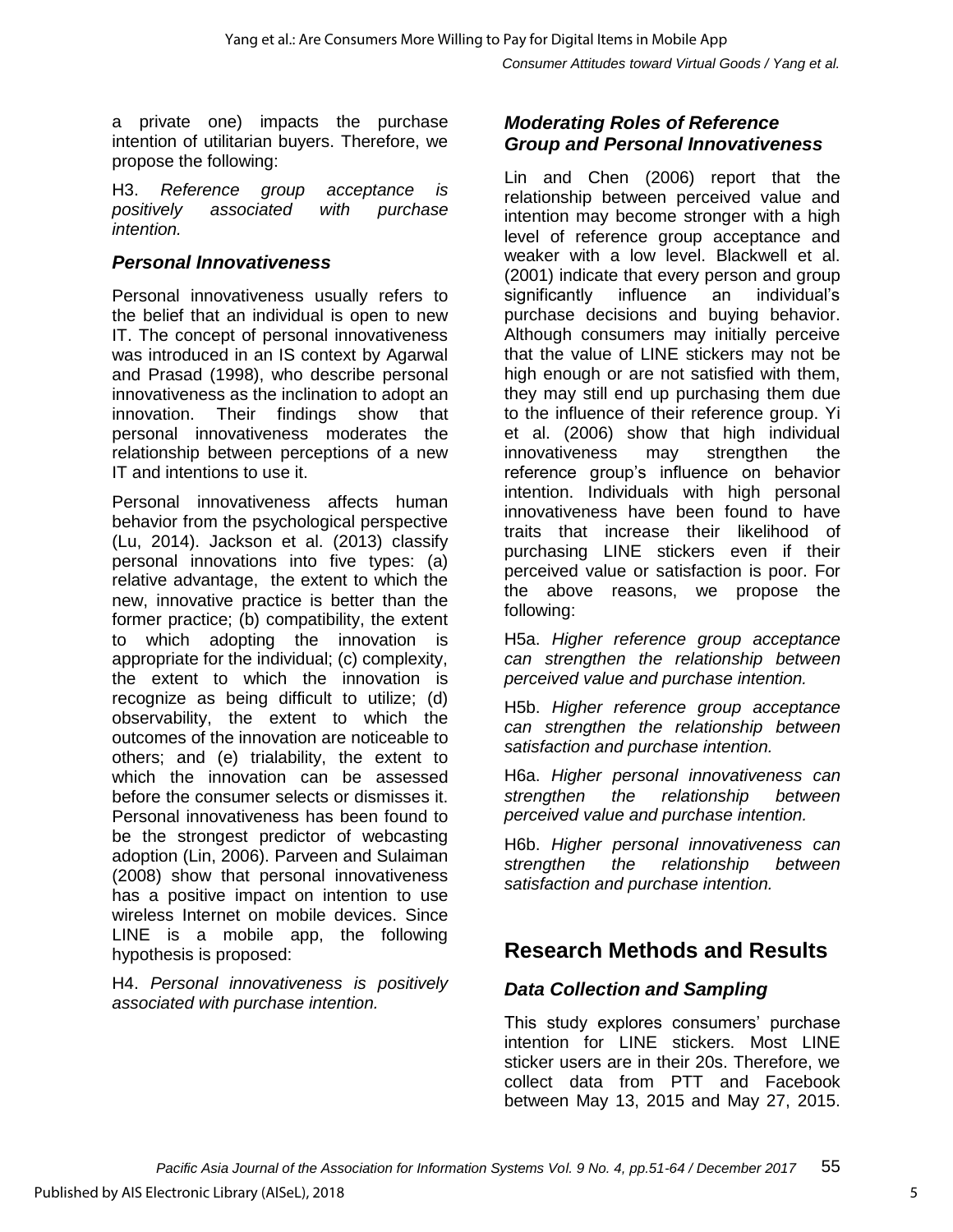The study includes 421 participants, from whom 69 responses are removed due to missing values. Hence, the number of valid respondents is 352. The sample is 46.4% male and 53.6% female. Most respondents

are young adults from 18 to 34 years of age (88.9%). Out of 352 records, 270 respondents have purchased stickers on LINE. Table 1 presents the respondents' characteristics.

| Table 1 - Sample demographics (n = 352) |                                  |                         |  |  |
|-----------------------------------------|----------------------------------|-------------------------|--|--|
| <b>Measure</b>                          | Item                             | % of respondents (n)    |  |  |
| Gender                                  | Male                             | 46.4% (163)             |  |  |
|                                         | Female                           | 53.6% (189)             |  |  |
| Age                                     | $\overline{<}$ 18                | $\overline{1}.1\%$ (4)  |  |  |
|                                         | $18 - 24$                        | 58.5% (206)             |  |  |
|                                         | $25 - 29$                        | 20.5% (72)              |  |  |
|                                         | $30 - 34$                        | 9.9% (35)               |  |  |
|                                         | $35 - 39$                        | $3.7\%$ (13)            |  |  |
|                                         | > 39                             | 3.3%                    |  |  |
| Education                               | High school                      | $8.8\%$ (31)            |  |  |
|                                         | College                          | 56.2% (198)             |  |  |
|                                         | Graduate                         | 35.0% (123)             |  |  |
| Average time spent per day with LINE    | Less than 1 hour                 | 26.4% (93)              |  |  |
|                                         | 1 to 2 hours                     | 28.7% (101)             |  |  |
|                                         | 2 to 3 hours                     | 20.5% (72)              |  |  |
|                                         | 3 to 4 hours                     | $7.6\% (27)$            |  |  |
|                                         | Longer than 4 hours              | 16.8% (59)              |  |  |
| Frequency of sticker use                | Always                           | $0.3\%$ (1)             |  |  |
|                                         | Usually/often                    | 15.6% (55)              |  |  |
|                                         | Sometimes                        | 16.5% (58)              |  |  |
|                                         | Seldom                           | 43.5% (153)             |  |  |
|                                         | Never                            | 24.1% (85)              |  |  |
| <b>Buying LINE stickers</b>             | $\overline{Y}$ es                | 76.7% (270)             |  |  |
|                                         | No                               | 23.3% (82)              |  |  |
| Packs of LINE stickers                  | Less than 5 packs                | $\overline{5.9\%}$ (21) |  |  |
|                                         | 5 to 10 packs                    | 26.6% (94)              |  |  |
|                                         | 11 to 20 packs                   | 37.3% (131)             |  |  |
|                                         | 21 to 30 packs                   | 14.2% (50)              |  |  |
|                                         | More than 30 packs               | 15.6% (56)              |  |  |
| Way to access to LINE stickers          | Pay by credit cards              | 22.7% (80)              |  |  |
|                                         | Pay by MyCard                    | 25.0% (88)              |  |  |
|                                         | Pay by LINE Pay                  | $2.3\%$ (8)             |  |  |
|                                         | LINE e-Couples                   | $6.0\%$ (56)            |  |  |
|                                         | Gifts                            | 15.9% (56)              |  |  |
|                                         | Pay by LINE free coins           | 38.6% (136)             |  |  |
|                                         | Free download for a limited time | 62.5% (220)             |  |  |

### *Measurement Model*

Confirmatory factor analysis (CFA) is used to assess the psychometric properties of the measures, including reliability and construct validity. We note that 82 respondents have never purchased stickers using the LINE app. Accordingly, only 270 records are included in the data analysis due to the differences in perceptions and behaviors between buyers and non-buyers. The factor loadings of the indicators are all above 0.5 and significant ( $p < 0.01$ ), ranging between 0.563 and 0.955, which indicates construct validity. We also examine the validity and reliability of the measures by computing Cronbach's alphas, composite reliabilities, and Average Variance Extracted (AVE)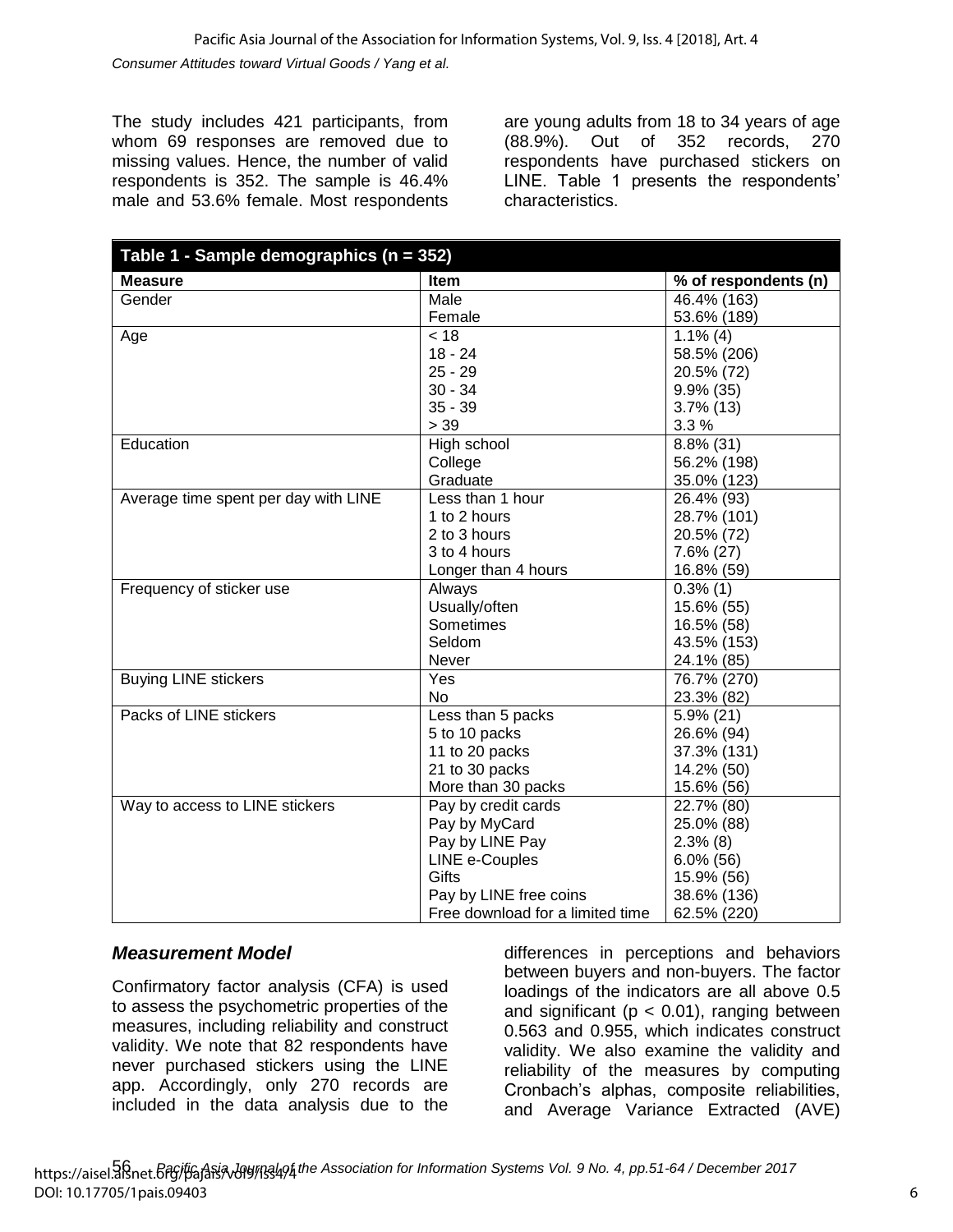scores (see Table 2). The results strongly confirm the reliability of the measures. The alphas and composite reliability scores exceed 0.80, and all AVEs are over 0.50. All scores exceed the accepted rules of thumb (factor loadings =  $0.70$ ; alphas =  $0.80$ ; AVEs

= 0.50). Table 3 shows the test results for discriminant validity. All AVEs are lower than the values of the squared correlations among the constructs in the corresponding rows and columns, indicating discriminant validity.

| Table 2 - Dimensionality, reliability, and convergent validity statistics |                                                   |       |                                 |            |  |  |
|---------------------------------------------------------------------------|---------------------------------------------------|-------|---------------------------------|------------|--|--|
| Construct (no. of items)                                                  | <b>Factor loadings measurement</b><br>model (CFA) | alpha | <b>Composite</b><br>reliability | <b>AVE</b> |  |  |
| Perceived functional value (4)                                            | 0.923; 0.936; 0.919; 0.896                        | 0.845 | 0.9560                          | 0.844      |  |  |
| Perceived social value (8)                                                | 0.729; 0.718; 0.730; 0.586; 0.652;                | 0.914 | 0.930                           | 0.624      |  |  |
|                                                                           | 0.635; 0.666; 0.656                               |       |                                 |            |  |  |
| Perceived emotional value (9)                                             | 0.656; 0.705; 0.730; 0.814; 0.885;                | 0.939 | 0.939                           | 0.632      |  |  |
|                                                                           | 0.856; 0.893; 0.797; 0.783                        |       |                                 |            |  |  |
| Satisfaction (4)                                                          | 0.886; 0.860; 0.931; 0.846                        | 0.933 | 0.933                           | 0.776      |  |  |
| Reference group acceptance (5)                                            | 0.764; 0.799; 0.753; 0.866; 0.828                 | 0.901 | 0.901                           | 0.645      |  |  |
| Personal innovativeness (4)                                               | 0.851; 0.888; 0.882; 0.669                        | 0.896 | 0.896                           | 0.684      |  |  |
| Purchase Intention (3)                                                    | 0.955; 0.952; 0.955                               | 0.951 | 0.968                           | 0.911      |  |  |

| Table 3 - Discriminant validity: AVEs versus cross-construct squared correlations        |       |  |  |  |  |  |
|------------------------------------------------------------------------------------------|-------|--|--|--|--|--|
| FV<br>EV<br><b>SAT</b><br><b>RFG</b><br><b>SV</b><br>Construct                           | PI    |  |  |  |  |  |
| 0.919<br>FV                                                                              |       |  |  |  |  |  |
| $0.360**$<br>0.790<br><b>SV</b>                                                          |       |  |  |  |  |  |
| $0.615**$<br>$0.440**$<br>EV<br>0.795                                                    |       |  |  |  |  |  |
| $0.465**$<br>$0.592**$<br>$0.760**$<br><b>SAT</b><br>0.881                               |       |  |  |  |  |  |
| $0.291**$<br>$0.509**$<br>$0.316**$<br>$0.281**$<br><b>RFG</b><br>0.803                  |       |  |  |  |  |  |
| $0.341**$<br>$0.316**$<br>$0.370**$<br>$0.387**$<br>$0.171**$<br>0.829                   |       |  |  |  |  |  |
| $0.506**$<br>$0.504**$<br>$0.543**$<br>$0.442**$<br>$0.437**$<br>PI<br>$0.597**$<br>$ -$ | 0.954 |  |  |  |  |  |

Notes:  $FV =$  perceived function value;  $SV =$  perceived social value;  $EV =$  perceived emotional value;  $SAT = satisfaction$ :  $RFG = reference$  group acceptance;  $II = personal$  innovativeness;  $PI = purchase$ intention. \*\* p < 0.01. The bold scores (diagonal) are the AVEs of the individual constructs. Off-diagonal scores are the squared correlations between constructs.

### *Structural Model*

The study uses structural equation modeling (SEM) via partial least square (PLS) conducted with SmartPLS 2.0. Perceived value is composed of three reflective constructs: functional value, social value, and emotional value. We adopt SmartPLS's recommended two-stage approach with a reflective-formative indicators model to analyze the second-order constructs. Table 4 presents the main results. Hypotheses 1 to 4 are all supported. The influences of perceived value, satisfaction, reference group acceptance, and personal innovativeness on purchase intention are all significant.

| Table 4 - Hypothesis testing results ( $n = 352$ ) |                                               |         |  |  |
|----------------------------------------------------|-----------------------------------------------|---------|--|--|
| <b>Hypothesis</b>                                  | <b>Path</b>                                   | Sign.   |  |  |
| H1                                                 | Perceived Value -> Purchase Intention         | < 0.001 |  |  |
| H <sub>2</sub>                                     | Satisfaction -> Purchase Intention            | < 0.05  |  |  |
| H <sub>3</sub>                                     | Reference Group -> Purchase Intention         | < 0.001 |  |  |
| H <sub>4</sub>                                     | Personal Innovativeness -> Purchase Intention | < 0.001 |  |  |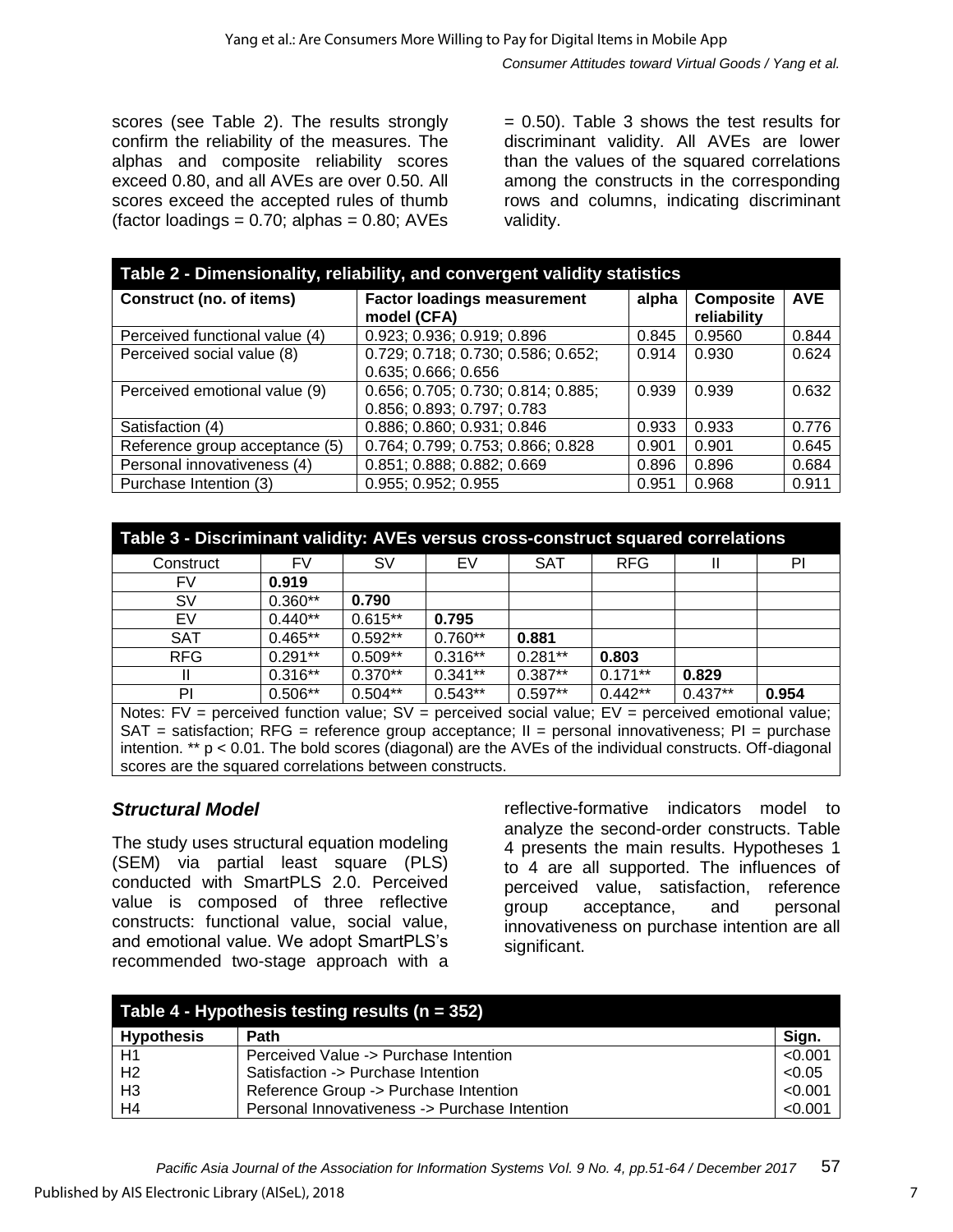The moderating effects of reference group acceptance and personal innovativeness are analyzed by multi-group comparison. Tables 5 and 6 show the moderating effects of reference group acceptance and personal innovativeness, respectively. The results show that hypotheses 5a and 6a are supported. The relationship between perceived value and purchase intention is enhanced by both reference group acceptance and personal innovativeness. Hypotheses 5b and 6b are both partially supported. In the low reference group acceptance and low personal innovativeness groups, higher satisfaction increases consumers' purchase intention for stickers in the LINE app, but consumers' satisfaction is insensitive to purchase intention in the high reference group acceptance and high personal innovativeness groups.

| Table 5 - Test of moderating effect of reference group (H5a & H5b) |                                          |               |                                 |         |           |  |
|--------------------------------------------------------------------|------------------------------------------|---------------|---------------------------------|---------|-----------|--|
| <b>Reference</b><br>group                                          | Path                                     | <b>Effect</b> | <b>Standardized</b><br>estimate | t-value | p-value   |  |
| Low                                                                | Perceived Value -><br>Purchase Intention | Strengthened  | 0.216                           | 1.995   | $*$ 0.047 |  |
|                                                                    | Satisfaction -><br>Purchase Intention    | Strengthened  | 0.202                           | 1.990   | $*$ 0.047 |  |
| High                                                               | Perceived Value -><br>Purchase Intention | Strengthened  | 0.278                           | 3.167   | ***0.002  |  |
|                                                                    | Satisfaction -><br>Purchase Intention    | Not Supported | 0.314                           | 1.249   | 0.212     |  |

| Table 6 - Test of moderating effect of personal innovativeness (H6a & H6b) |                                          |               |                                 |         |           |  |
|----------------------------------------------------------------------------|------------------------------------------|---------------|---------------------------------|---------|-----------|--|
| <b>Personal</b><br>innovativeness                                          | Path                                     | <b>Effect</b> | <b>Standardized</b><br>estimate | t-value | p-value   |  |
| Low                                                                        | Perceived Value -><br>Purchase Intention | Strengthened  | 0.216                           | 1.995   | $*$ 0.047 |  |
|                                                                            | Satisfaction -><br>Purchase Intention    | Strengthened  | 0.202                           | 1.990   | $*$ 0.047 |  |
| High                                                                       | Perceived Value -><br>Purchase Intention | Strengthened  | 0.278                           | 3.167   | ***0.002  |  |
|                                                                            | Satisfaction -><br>Purchase Intention    | Not Supported | 0.314                           | 1.249   | 0.212     |  |

### *Discussion*

Our key findings are as follows. First, consumers' perceived value concerning virtual goods is critical to their purchase intention. Emotional and social values are two key components of perceived value. Functional value is less crucial. Consumers pay little attention to the function of virtual goods, such as the ability to communicate with friends more effectively or manage social relationships. Second, satisfaction, reference group acceptance, and personal innovativeness have a significant influence

on purchase intention. The decision to purchase LINE stickers may depend on product features, consumers' attitude to innovative technology, and peer groups. LINE is a social platform that makes it simple for users to conduct social interactions. Thus, sticker users may become sticker buyers due to the influence of other users. Buying stickers gives access to fresh and personalized services as well as entertainment. These features induce consumers' intention to purchase them. Third, high personal innovativeness does not significantly enhance the relationship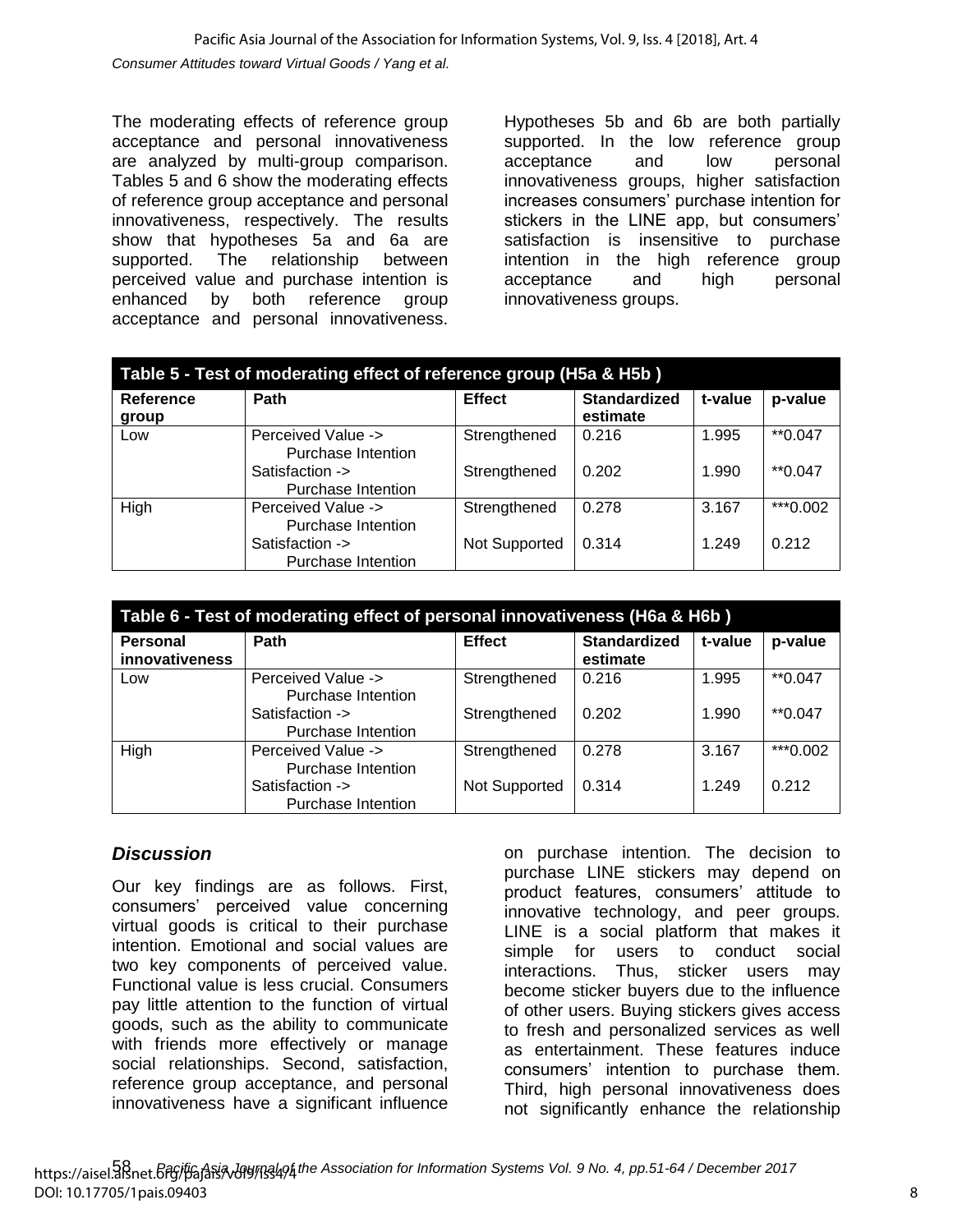between satisfaction and purchase intention. If consumers' attitude to innovative technology is high enough, they tend to find a way to obtain stickers. For example, consumers may play LINE mobile games to earn tokens in exchange for stickers. A sophisticated consumer may know how to download foreign stickers for free by setting up a virtual private network (VPN). Hence, their intention to purchase stickers may not be influenced as easily as the intentions of those with low levels of personal innovativeness. Fourth, high reference group acceptance does not significantly enhance the relationship between satisfaction and purchase intention. Consumers at a high level of reference group acceptance are easily influenced by their family, friends, and peer groups. If they and their peer groups feel highly satisfied with the stickers, their intention to purchase them will be high. On the other hand, consumers at a low level of reference group acceptance may focus more on their product experience and satisfaction, significantly influencing purchase intention.

### **Conclusion and Limitations**

We examine the intention to purchase virtual goods and the critical successful factors for LINE stickers. All of the hypotheses are supported, while hypotheses 5b and 6b are partially supported. The study shows that perceived value, satisfaction, reference group acceptance, and personal innovativeness are all positively associated with purchase intention. The moderation of reference group acceptance and personal innovativeness in the effect of perceived value and satisfaction on purchase intention is partially supported.

### *Theoretical Implications*

This study offers the following theoretical implications. Frist, the study focuses on consumers' intentions and behaviors concerning virtual goods bought via in-app

purchases on social network platforms. The results show the significant impacts of individual perception, personal characteristics, and social influence. The literature has explored consumers' behavior around in-app purchases of mobile/online games. Our findings increase our understanding of in-app purchases in the context of mobile/online social media. Second, perceived value is a second-order construct, and the importance of subconstructs varies depending on the context. For example, this study shows that most consumers consider emotional value and social value as the most important factors in their purchase decisions. Functional value is less important and is not a major issue on social network platforms. Third, the study compares between the effects of individual perception and social influence. We find that personal characteristics play a key role in in-app purchases on mobile social media. Consumers with high personal innovativeness tend to buy virtual goods without considering their product experience, as do consumers with high reference group acceptance.

### *Practical Implications*

Our findings offer two implications for the providers of virtual goods on social network platforms. First, when consumers access virtual goods, providers should attempt to invoke consumers' happiness and<br>eniovment and enhance their selfenjoyment and enhance their presentation and their sense of belonging, relationship, and acquaintance. For example, LINE stickers are effective surrogates for consumer communication. Stickers are also useful for improving consumers' purchase intention, as they can provide topics for group discussion or echo users' emotional responses. Ensuring that virtual goods are satisfactory and have positive electronic word-of-mouth could also induce users to purchase them. Second, consumers with high innovativeness will find a way to obtain free stickers. Hence, providers may consider how to increase users' perceived value and thus drive more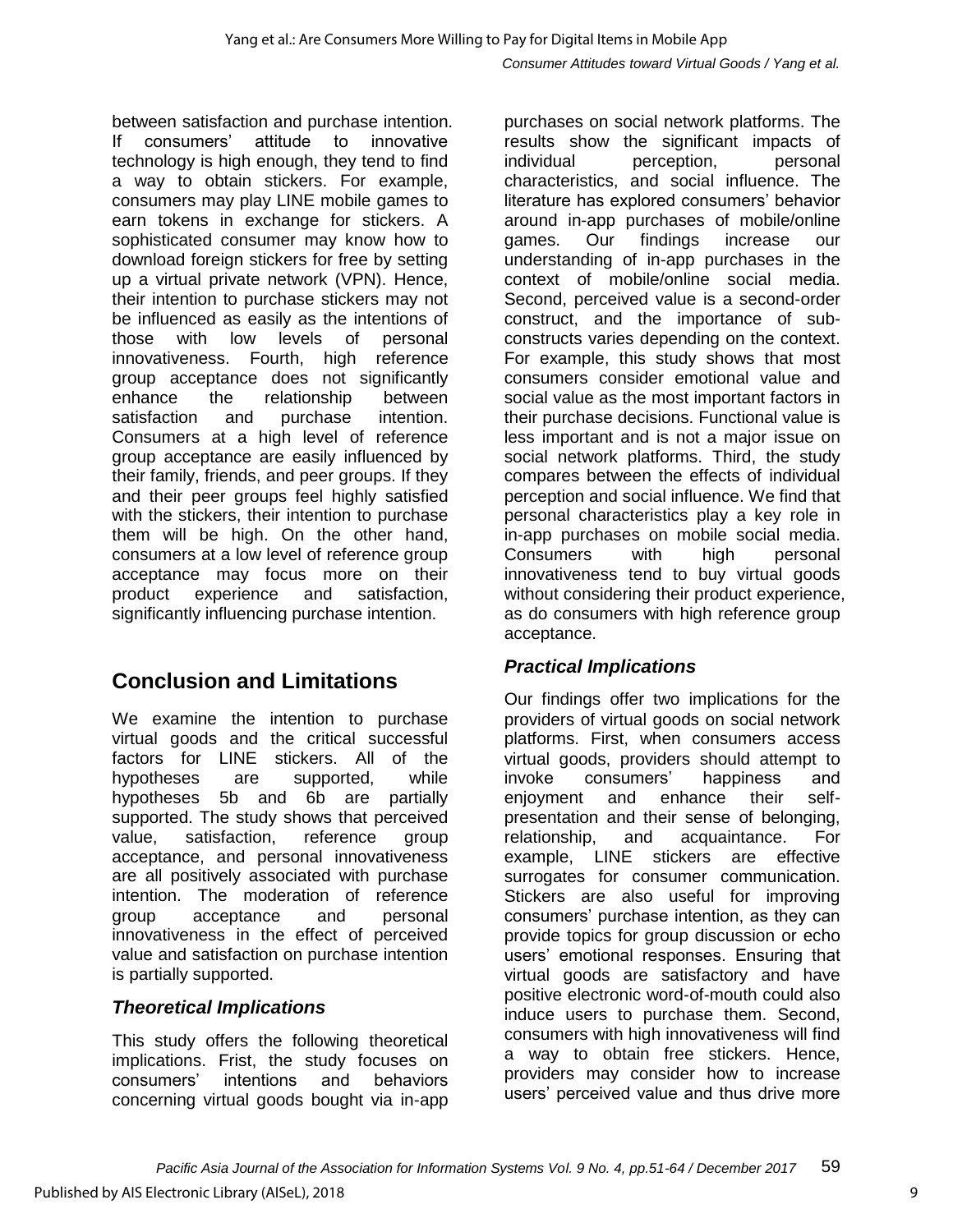exposure for their business—for example, by offering free and funny stickers in partnership with a cartoonist or building a platform that allows consumers to create their own stickers.

### *Limitations*

This study has two limitations. First, its data were collected from the bulletin board system of PTT and Facebook. Thus, the sample may lack diversity, which may bias the results. We plan to expand the data sources in future work. Second, the study considers consumers' purchase intention only for LINE stickers. However, some virtual goods are offered in a freemium model on social network platforms such as Facebook and WeChat, whereby a free version is provided, and consumers can pay for a premium version after having tried the free one (e.g., LINE Music, LINE Game). We may compare consumers' purchase intentions among different social network platforms and consider multiple types of virtual goods in a future study.

### **References**

- Agarwal, R. and Karahanna, E. (2000). "Time Flies When You're Having Fun: Cognitive Absorption and Beliefs about Information Technology Usage," *MIS Quarterly*, *24*(4), pp. 665-694.
- Agarwal, R. and Prasad, J. (1998). "A Conceptual and Operational Definition of Personal Innovativeness in the Domain of Information Technology," *Information Systems Research*, 9(2), pp. 204-215.
- Alvarez, S. (2012). "3 Ways Companies Profit from Virtual Goods," Retrieved from https://www.investopedia.com/fin ancial-edge/0512/3-ways-companiesprofit-from-virtual-goods.aspx.
- Animesh, A., Pinsonneault, A., Yang, S. B. and Oh, W. (2011). "An Odyssey into Virtual Worlds: Exploring the Impacts of Technological and Spatial Environments on Intention to Purchase Virtual Products," *MIS Quarterly*, 35(3), pp. 789-810.
- Annie, App. "IDC. 2014. Mobile App Advertising and Monetization Trends 2012-2017: The Economics of Free."
- Bhattacherjee, A. (2001). "Understanding Information Systems Continuance: An Expectation-Confirmation Model," *MIS Quarterly*, 25(3), pp. 351-370.
- Blackwell, R. D., Miniard, P. W. and Engel, J. F. (2001). *Consumer Behavior 9th*. South-Western Thomas Learning: Mason, OH.
- Bolton, R. N. and Drew, J. H. (1991). "A Multistage Model of Customers' Assessments of Service Quality and Value," *Journal of Consumer Research*, 17(4), pp. 375-384.
- Bray, D. A. and Konsynski, B. R. (2007). "Virtual Worlds: Multi-disciplinary Research Opportunities," *ACM SIGMIS Database*, 38(4), pp. 17-25.
- Chong, B., Yang, Z. and Wong, M. (2003, September). "Asymmetrical impact of trustworthiness attributes on trust, perceived value and purchase intention: a conceptual framework for cross-cultural study on consumer perception of online auction," *Proceedings of the 5th International Conference on Electronic Commerce, ACM.*
- Churchill Jr, G. A. and Surprenant, C. (1982). "An Investigation into the Determinants of Customer Satisfaction," *Journal of Marketing Research*, 19(4), pp. 491-504.
- Hamari, J. (2017). "Do Badges Increase User Activity? A Field Experiment on the Effects of Gamification," *Computers in Human Behavior*, 71, pp. 469-478.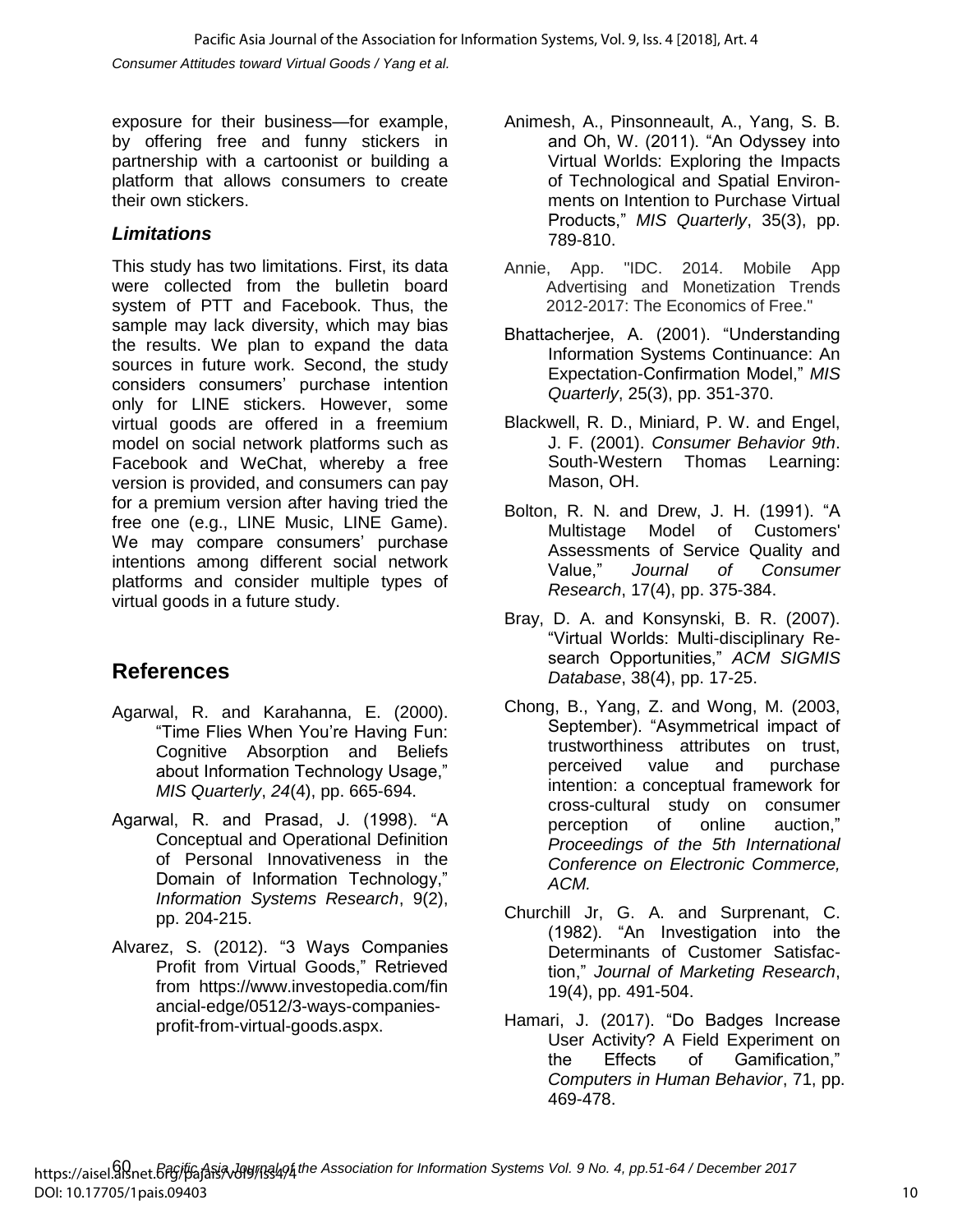*Consumer Attitudes toward Virtual Goods / Yang et al.*

- Hoonsopon, D. and Puriwat, W. (2016, June). "The impact of reference group on purchase intention: A case study in distinct types of shoppers," *Rediscovering the Essentiality of Marketing: Proceedings of the 2015 Academy of Marketing Science (AMS) World Marketing Congress*.
- Jackson, J. D., Mun, Y. Y. and Park, J. S. (2013). "An Empirical Test of Three Mediation Models for the Relationship between Personal Innovativeness and User Acceptance of Technology," *Information and Management*, 50(4), pp. 154-161.
- Jung, Y. and Pawlowski, S. D. (2014). "Virtual Goods, Real Goals: Exploring Means–End Goal Structures of Consumers in Social Virtual Worlds," *Information and Management*, 51(5), pp. 520-531.
- Kim, H. W., Chan, H. C. and Gupta, S. (2007). "Value-based Adoption of Mobile Internet: An Empirical Investigation," *Decision Support Systems*, 43(1), pp. 111-126.
- Kim, H. W., Chan, H. C. and Kankanhalli, A. (2012). "What Motivates People to Purchase Digital Items on Virtual Community Websites? The Desire for Online Self-presentation," *Information Systems Research*, 23(4), pp. 1232- 1245.
- Kim, H. W., Gupta, S. and Koh, J. (2011). "Investigating the Intention to Purchase Digital Items in Social Networking Communities: A Customer Value Perspective," *Information and Management*, 48(6), pp. 228-234.
- Koeder, M. J. and Tanaka, E. (2017). "Game of chance elements in free-toplay mobile games. A freemium business model monetization tool in need of self-regulation?" *28th European Regional Conference of the International Telecommunications Society (ITS)*.
- Kotler, P. (1994). *Marketing management, analysis, planning, implementation, and control*, Philip Kotler. London: Prentice-Hall International.
- Kwon, H. K. and Seo, K. K. (2013). "Application of Value-based Adoption Model to Analyze SaaS Adoption Behavior in Korean B2B Cloud Market," *International Journal of Advancements in Computing Technology*, 5(12), pp. 368-373.
- Lehdonvirta, V. (2009). "Virtual Item Sales as a Revenue Model: Identifying Attributes That Drive Purchase Decisions," *Electronic Commerce Research*, 9(1), pp. 97-113.
- Lin, C. A. (2006). "Predicting Webcasting Adoption Via Personal Innovativeness and Perceived Utilities," *Journal of Advertising Research*, 46(2), pp. 228- 238.
- Lin, L. Y. and Chen, Y. W. (2006). "The Moderating Effects of Reference Groups and Unanticipated Situational Factors between Purchase Intentions and Repurchase Decisions: An Empirical Study of Travellers on Taiwan Tourist Trains." *Tamsui Oxford Journal of Management Sciences*, 22(2), pp. 27-52.
- Lu, J. (2014). "Are Personal Innovativeness and Social Influence Critical to Continue With Mobile Commerce?" *Internet Research*, 24(2), pp. 134-159.
- Oliver, R. L. (1980). "A Cognitive Model of the Antecedents and Consequences of Satisfaction Decisions," *Journal of Marketing Research*, 17(4), pp. 460- 469.
- Park, C. H. and Kim, Y. G. (2003). "Identifying Key Factors Affecting Consumer Purchase Behavior in an Online Shopping Context," *International Journal of Retail and Distribution Management*, 31(1), pp. 16-29.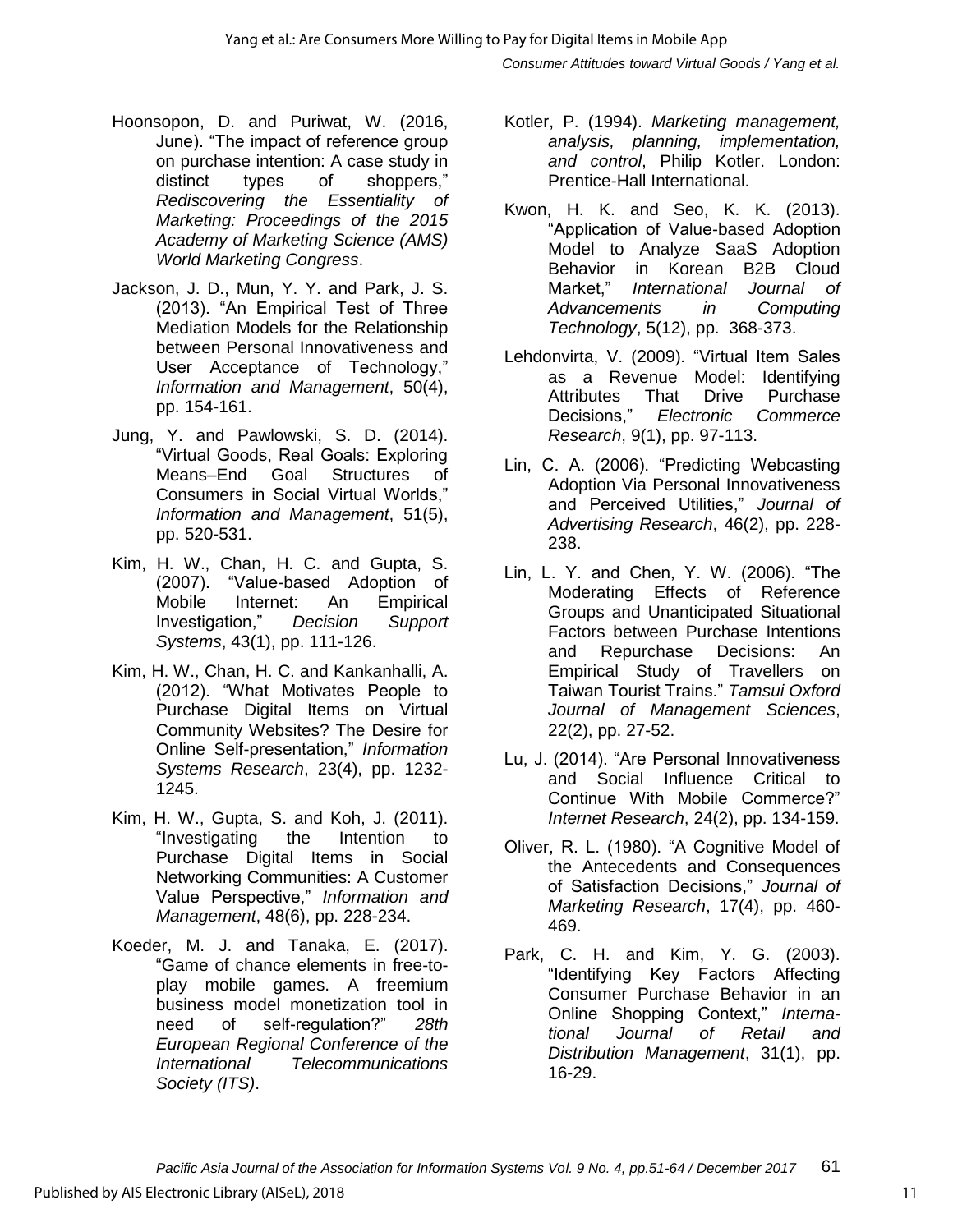*Consumer Attitudes toward Virtual Goods / Yang et al.* Pacific Asia Journal of the Association for Information Systems, Vol. 9, Iss. 4 [2018], Art. 4

- Parveen, F. and Sulaiman, A. (2008). "Technology Complexity, Personal Innovativeness and Intention to Use Wireless Internet Using Mobile Devices in Malaysia," *International Review of Business Research Papers*, 4(5), pp. 1-10.
- Sweeney, J. C. and Soutar, G. N. (2001). "Consumer Perceived Value: The Development of a Multiple Item Scale," *Journal of Retailing*, 77(2), pp. 203-220.
- Turner, R. H. (1956). "Role-taking, Role Standpoint, and Reference-group Behavior," *American Journal of Sociology*, 61(4), pp. 316-328.
- Veloutsou, C. and Moutinho, L. (2009). "Brand Relationships through Brand Reputation and Brand Tribalism," *Journal of Business Research*, 62(3), pp. 314-322.
- Verhagen, T., Feldberg, F., van den Hooff, B., Meents, S. and Merikivi, J. (2011). "Satisfaction with Virtual Worlds: An Integrated Model of Experiential Value," *Information and Management*, 48(6), pp. 201-207.
- Wolfinbarger, M. and Gilly, M. C. (2001). "Shopping Online for Freedom, Control, and Fun," *California Management Review*, 43(2), pp. 34-55.
- Yi, M. Y., Fiedler, K. D. and Park, J. S. (2006). "Understanding the Role of Individual Innovativeness in the Acceptance of IT-based Innovations: Comparative Analyses of Models and Measures," *Decision Sciences*, 37(3), pp. 393-426.
- Zeithaml, V. A. (1988). "Consumer Perceptions of Price, Quality, and Value: A Means–End Model and Synthesis of Evidence," *The Journal of Marketing*, 52(3), pp. 2-22.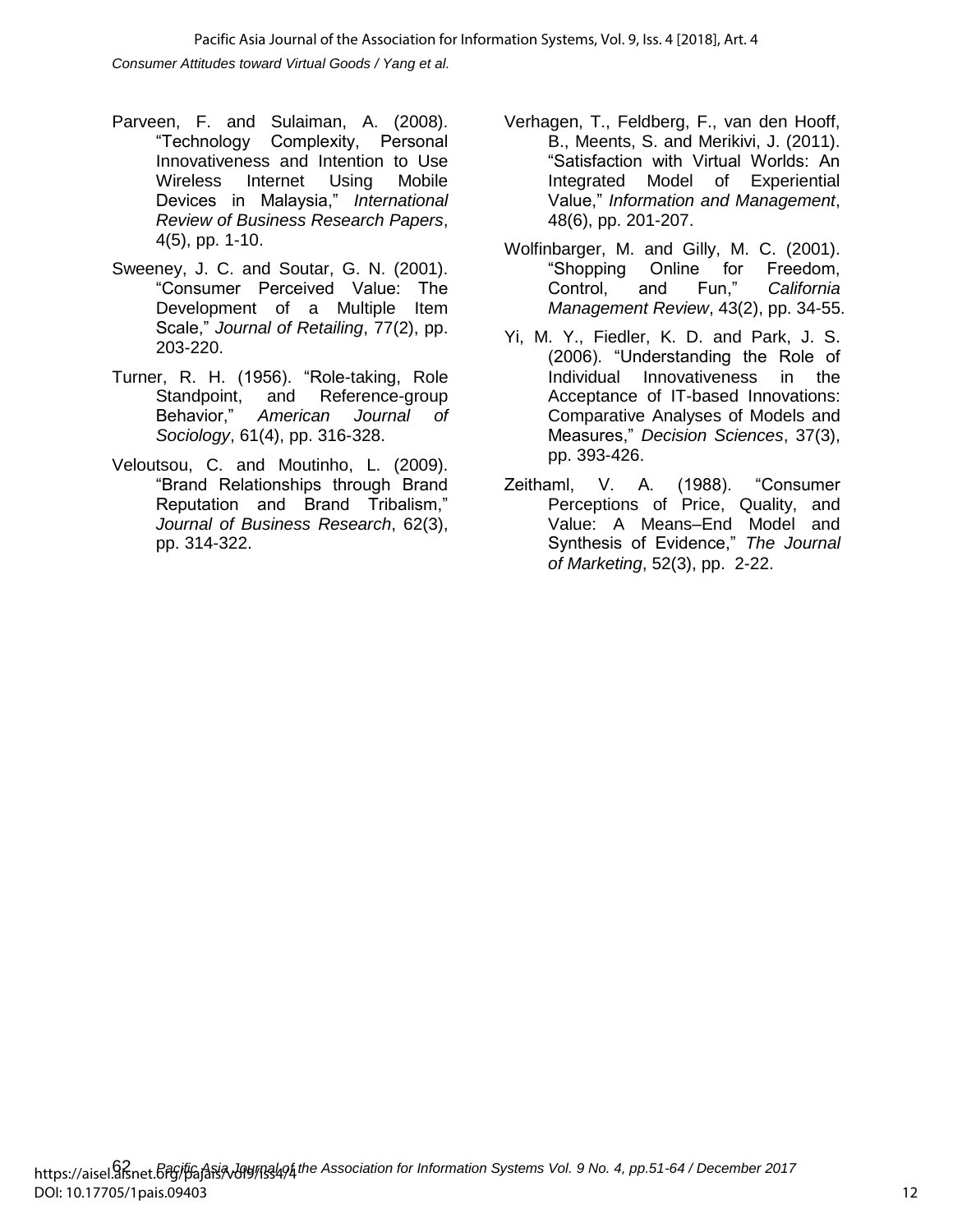## **Appendix I: Questionnaire Items**

| <b>Construct</b> | ID                      | Item                                                                              | <b>Sources</b>      |     |
|------------------|-------------------------|-----------------------------------------------------------------------------------|---------------------|-----|
| Perceived        | FV <sub>1</sub>         | The stickers (digital items) sold here have an acceptable                         | Kim<br>et           | al. |
| Functional       |                         | standard quality.                                                                 | (2011)              |     |
|                  | FV2                     | The stickers (digital items) sold here are reliable in their                      |                     |     |
| Value            |                         | performance.                                                                      |                     |     |
|                  | FV3                     | The stickers (digital items) sold here are good in terms of                       |                     |     |
|                  |                         | their overall excellence.                                                         |                     |     |
|                  | FV4                     | The stickers (digital items) sold here possess a degree of                        |                     |     |
|                  |                         | quality, which is satisfactory.                                                   |                     |     |
| Perceived        | SV <sub>1</sub>         | Using the stickers (digital items) sold here enhances my<br>self-image to others. | Kim<br>et<br>(2011) | al. |
| Social Value     | SV <sub>2</sub>         | Using the stickers (digital items) sold here improves my self-                    |                     |     |
|                  |                         | expression to others.                                                             |                     |     |
|                  | SV <sub>3</sub>         | Using the stickers (digital items) sold here makes a good                         |                     |     |
|                  |                         | impression on other people.                                                       |                     |     |
|                  | $\overline{\text{SV4}}$ | Using the stickers (digital items) sold here improves the way                     |                     |     |
|                  |                         | I am perceived.                                                                   |                     |     |
|                  | SV <sub>5</sub>         | Using the stickers (digital items) sold here better enables me                    |                     |     |
|                  |                         | to form interpersonal bonds with others.                                          |                     |     |
|                  | SV <sub>6</sub>         | Using the stickers (digital items) sold here helps me                             |                     |     |
|                  |                         | maintain my social relationships with others.                                     |                     |     |
|                  | SV7                     | Using the stickers (digital items) sold here helps me make<br>friends.            |                     |     |
|                  | SV <sub>8</sub>         | Using the stickers (digital items) sold here enhances my                          |                     |     |
|                  |                         | social relationship with others.                                                  |                     |     |
| Perceived        | EV <sub>1</sub>         | The stickers (digital items) sold here are lovely.                                | Kim<br>et           | al. |
|                  | EV <sub>2</sub>         | The stickers (digital items) sold here reflect beauty.                            | (2011)              |     |
| Emotional        | EV <sub>3</sub>         | The stickers (digital items) sold here aesthetically appealing.                   |                     |     |
| Value            | EV4                     | The stickers (digital items) sold here have attractive                            |                     |     |
|                  |                         | aesthetic features.                                                               |                     |     |
|                  | EV <sub>5</sub>         | Using the stickers (digital items) sold here is fun.                              |                     |     |
|                  | EV6                     | Using the stickers (digital items) sold here is interesting to                    |                     |     |
|                  |                         | me.                                                                               |                     |     |
|                  | EV7                     | Using the stickers (digital items) sold here stimulates my                        |                     |     |
|                  | EV <sub>8</sub>         | curiosity.<br>Using the stickers (digital items) sold here arouses my             |                     |     |
|                  |                         | imagination.                                                                      |                     |     |
|                  | EV9                     | Using the stickers (digital items) sold here keeps me                             |                     |     |
|                  |                         | absorbed.                                                                         |                     |     |
| Satisfaction     | SAT <sub>1</sub>        | I am satisfied with my overall experienced of sticker use in                      | Oliver (1980);      |     |
|                  |                         | the LINE app.                                                                     | Bhattacherjee       |     |
|                  | SAT <sub>2</sub>        | I am pleased with my overall experienced of sticker use in                        | (2001)              |     |
|                  |                         | the LINE app.                                                                     |                     |     |
|                  | SAT3                    | I am contented with my overall experienced of sticker use in                      |                     |     |
|                  |                         | the LINE app.                                                                     |                     |     |
|                  | SAT4                    | I am delighted with my overall experienced of sticker use in                      |                     |     |
| Reference        | RFG1                    | the LINE app.<br>I would buy stickers in the LINE app because I am sure that      | Veloutsou           | &   |
|                  |                         | my friends approve of it.                                                         | Moutinho            |     |
| Group            | RFG <sub>2</sub>        | I am very loyal to stickers in the LINE app because my                            | (2009)              |     |
| Acceptance       |                         | friends also use it.                                                              |                     |     |
|                  | RFG3                    | My friends buy stickers in the LINE app and I buy it too just                     |                     |     |